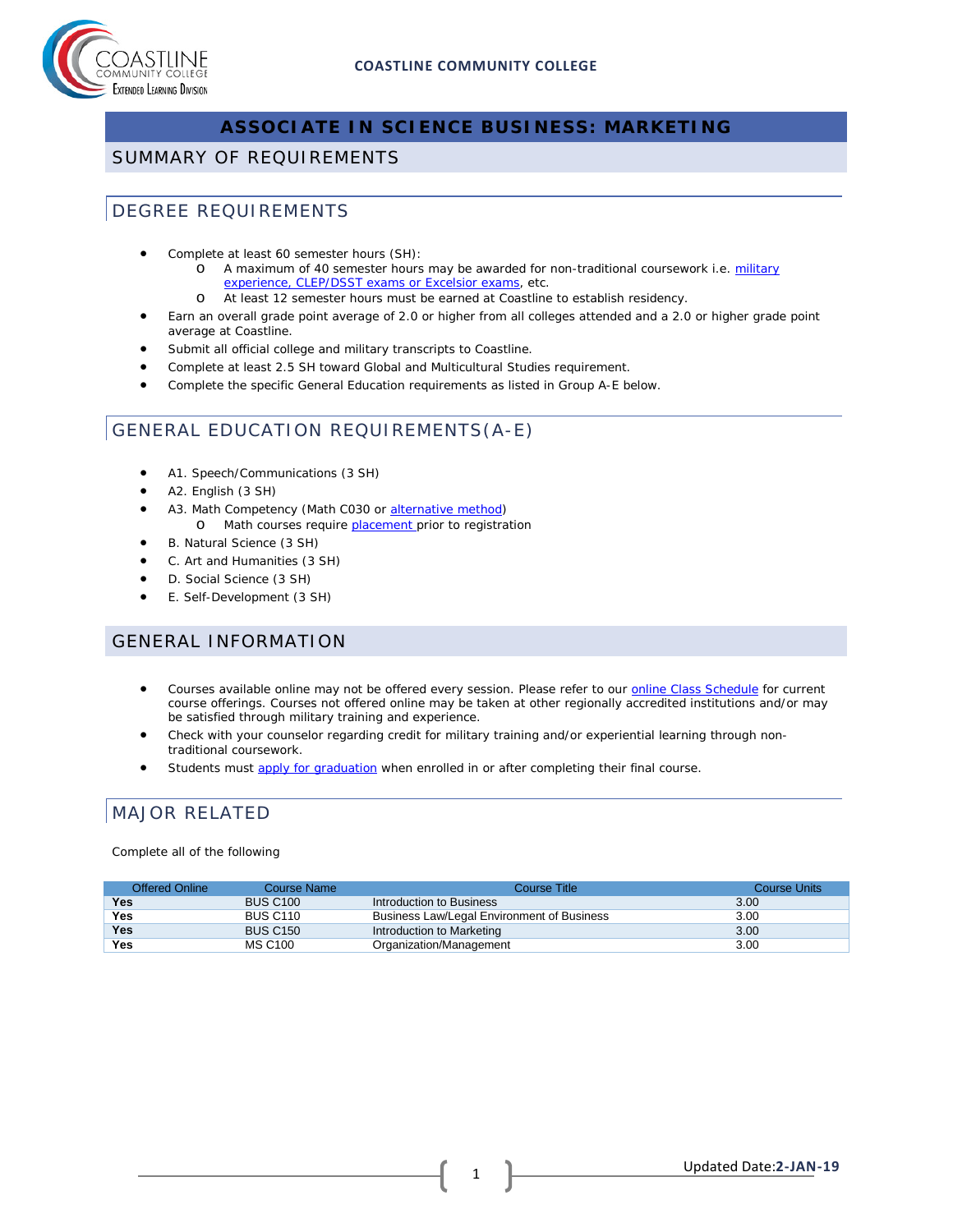

## MAJOR PROGRAM ELECTIVES

Choose 3 of the following courses:

4 SH of Work Based Learning will be satisfied by Military Rank E4 and higher

| <b>Offered Online</b> | <b>Course Name</b> | <b>Course Title</b>                             | <b>Course Units</b> |
|-----------------------|--------------------|-------------------------------------------------|---------------------|
| Yes                   | <b>BUS C120</b>    | Personal Financial Planning                     | 3.00                |
| No                    | <b>BUS C130</b>    | E-Bus: Strategic Thinking & Mgmt                | 3.00                |
| <b>Yes</b>            | <b>BUS C222</b>    | Entrepreneurship and Small Bus Operation & Mgmt | 3.00                |
| Yes                   | <b>CIS C111</b>    | Introduction to Info. Systems & Program         | 3.00                |
| Yes                   | MCOM C100          | Introduction to Mass Communication              | 3.00                |
| No                    | <b>MS C284</b>     | Work Based Learning                             | 4.00                |

### A1. COMMUNICATIONS

3 semester hours required

MCOM C100 and CMST C150 may not be used to satisfy more than one general education requirement.

|           | Offered Online | Course Name           | Course Title                       | Course Units |
|-----------|----------------|-----------------------|------------------------------------|--------------|
| <b>No</b> |                | CMST C110             | <b>Public Speaking</b>             | 3.00         |
| Yes       |                | CMST C150             | Intercultural Communication        | 3.00         |
| Yes       |                | MCOM C <sub>100</sub> | Introduction to Mass Communication | 3.00         |

## A2. ENGLISH COMPETENCY

3 semester hours required

Students transferring to a 4-year institution should take ENGL C100

|            | Offered Online | Course Name           | Course Title                | Course Units      |
|------------|----------------|-----------------------|-----------------------------|-------------------|
| Yes        |                | ENGL C <sub>100</sub> | <b>Freshman Composition</b> | 3.00 <sub>°</sub> |
| No         |                | ENGL C109             | Essay Writing               | 3.00              |
| <b>Yes</b> |                | ENGL C135             | <b>Business Writing</b>     | 3.00              |

### A3. MATH COMPETENCY

#### Required

Satisfied by completion of MATH C030, C045, C100, C115, C120, C160, C170, C180 or C185 (or equivalent course at any regionally accredited institution) with a grade of 'C' or better OR submit eligible placement results into MATH C100 OR completion of two years of high school algebra with a grade of 'C' or better OR passing the ASSET exam: Intermediate Algebra score of 35 or higher OR via Multiple Measure Assessment Project. More information on the Multiple Measure Assessment Project can be found on our [placement webpage.](http://military.coastline.edu/active-duty/page.cfm?LinkID=1446)

|            | Offered Online | <b>Course Name</b> | <b>Course Title</b>  | <b>Course Units</b> |
|------------|----------------|--------------------|----------------------|---------------------|
| Yes        |                | MATH C030          | Intermediate Algebra | 4.00                |
| Yes        |                | MATH C100          | Liberal Arts Math    | 3.00                |
| <b>Yes</b> |                | MATH C115          | College Algebra      | 4.00                |
| Yes        |                | MATH C120          | Trigonometry         | 3.00                |
| <b>Yes</b> |                | <b>MATH C160</b>   | Intro to Statistics  | 4.00                |
| <b>Yes</b> |                | MATH C180          | Calculus 1           | 5.00                |
| Yes        |                | <b>MATH C185</b>   | Calculus 2           | 5.00                |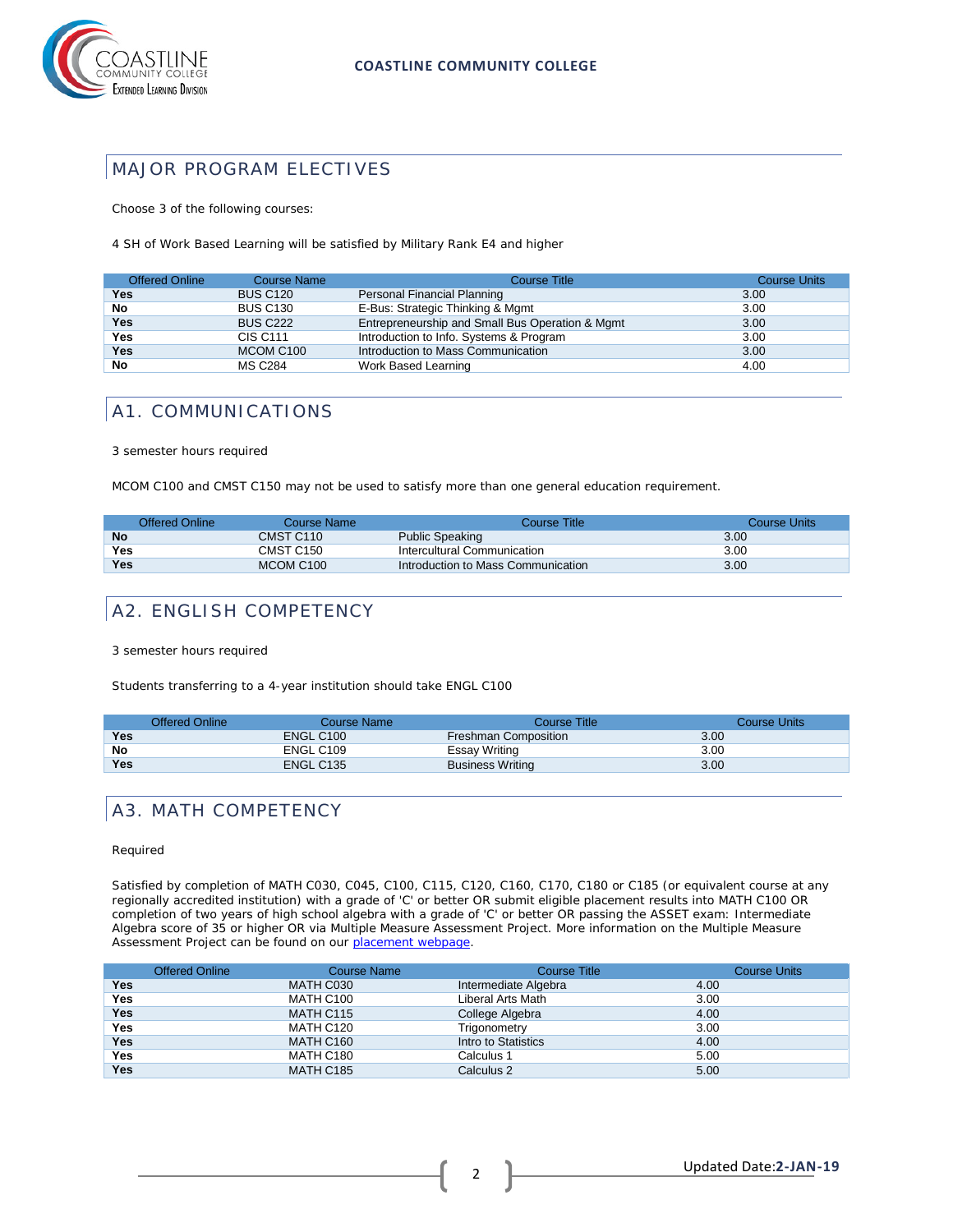

### B1. PHYSICAL SCIENCE

3 semester hours required from B1 or B2

|            | <b>Offered Online</b> | <b>Course Name</b> | <b>Course Title</b>       | <b>Course Units</b> |
|------------|-----------------------|--------------------|---------------------------|---------------------|
| Yes        |                       | ASTR C100          | Introduction to Astronomy | 3.00                |
| Yes        |                       | CHEM C100          | Chemistry and Living      | 3.00                |
| Yes        |                       | CHEM C110          | Intro to Chemistry        | 5.00                |
| Yes        |                       | GEOL C105          | General Geology           | 3.00                |
| Yes        |                       | GEOL C105L         | Geology Lab               | 1.00                |
| <b>Yes</b> |                       | PHYS C110          | Intro to Physics          | 3.00                |
| Yes        |                       | PHYS C110L         | Conceptual Physics Lab    | 1.00                |

## B2. LIFE SCIENCE

3 semester hours required from B1 or B2

| <b>Offered Online</b> | <b>Course Name</b> | <b>Course Title</b>                         | <b>Course Units</b> |
|-----------------------|--------------------|---------------------------------------------|---------------------|
| <b>Yes</b>            | <b>BIOL C100</b>   | Introduction to Biology                     | 3.00                |
| Yes                   | BIOL C100C         | Intro to Biology Lecture/Lab                | 4.00                |
| <b>Yes</b>            | <b>BIOL C100L</b>  | Introduction to Biology Lab                 | 1.00                |
| Yes                   | <b>BIOL C102</b>   | Intro to Concepts of Anatomy and Physiology | 3.00                |
| <b>Yes</b>            | <b>BIOL C120</b>   | Biology of Aging                            | 3.00                |
| <b>Yes</b>            | BIOL C221          | Anatomy/Physiology                          | 4.00                |
| <b>Yes</b>            | ECOL C100          | Human Ecology                               | 3.00                |
| <b>Yes</b>            | MRSC C100          | Intro Marine Science                        | 3.00                |

# C1. ARTS

3 semester hours required from C1 Arts or C2 Humanities

|            | Offered Online<br>Course Name | Course Title                      | Course Units |
|------------|-------------------------------|-----------------------------------|--------------|
| Yes        | ART C100                      | History & Appreciation of Art 1   | 3.00         |
| Yes        | <b>ART C105</b>               | Introduction to Art               | 3.00         |
| <b>Yes</b> | <b>MUS C100</b>               | History and Appreciation of Music | 3.00         |
| Yes        | <b>MUS C139</b>               | History of Rock Music             | 3.00         |

### C2. HUMANITIES

3 semester hours required from C1 Arts or C2 Humanities

| <b>Offered Online</b> | <b>Course Name</b> | <b>Course Title</b>                    | <b>Course Units</b> |
|-----------------------|--------------------|----------------------------------------|---------------------|
| Yes                   | ENGL C102          | <b>Critical Reasoning</b>              | 3.00                |
| No                    | ENGL C111          | Composition II                         | 3.00                |
| Yes                   | ENGL C143          | Children's Literature                  | 3.00                |
| Yes                   | ENGL C145          | American Literature: Short Story       | 3.00                |
| Yes                   | <b>HIST C125</b>   | Modern Iraqi History & Culture         | 3.00                |
| Yes.                  | <b>HIST C161</b>   | World History to 1500                  | 3.00                |
| Yes                   | <b>HIST C162</b>   | World History From 1500                | 3.00                |
| Yes                   | HIST C170          | U.S. History to 1876                   | 3.00                |
| Yes.                  | <b>HIST C175</b>   | U.S. History Since 1876                | 3.00                |
| Yes                   | <b>HIST C180</b>   | Western Civilization to 1550           | 3.00                |
| Yes                   | <b>HIST C185</b>   | Western Civilization Since 1550        | 3.00                |
| Yes.                  | <b>HUM C110</b>    | Humanities through the Arts            | 3.00                |
| Yes                   | <b>HUM C135</b>    | History and Appreciation of the Cinema | 3.00                |
| Yes.                  | <b>PHIL C100</b>   | Introduction to Philosophy             | 3.00                |
| Yes                   | <b>PHIL C115</b>   | Logic and Critical Thinking            | 3.00                |
| Yes                   | <b>PHIL C120</b>   | <b>Ethics</b>                          | 3.00                |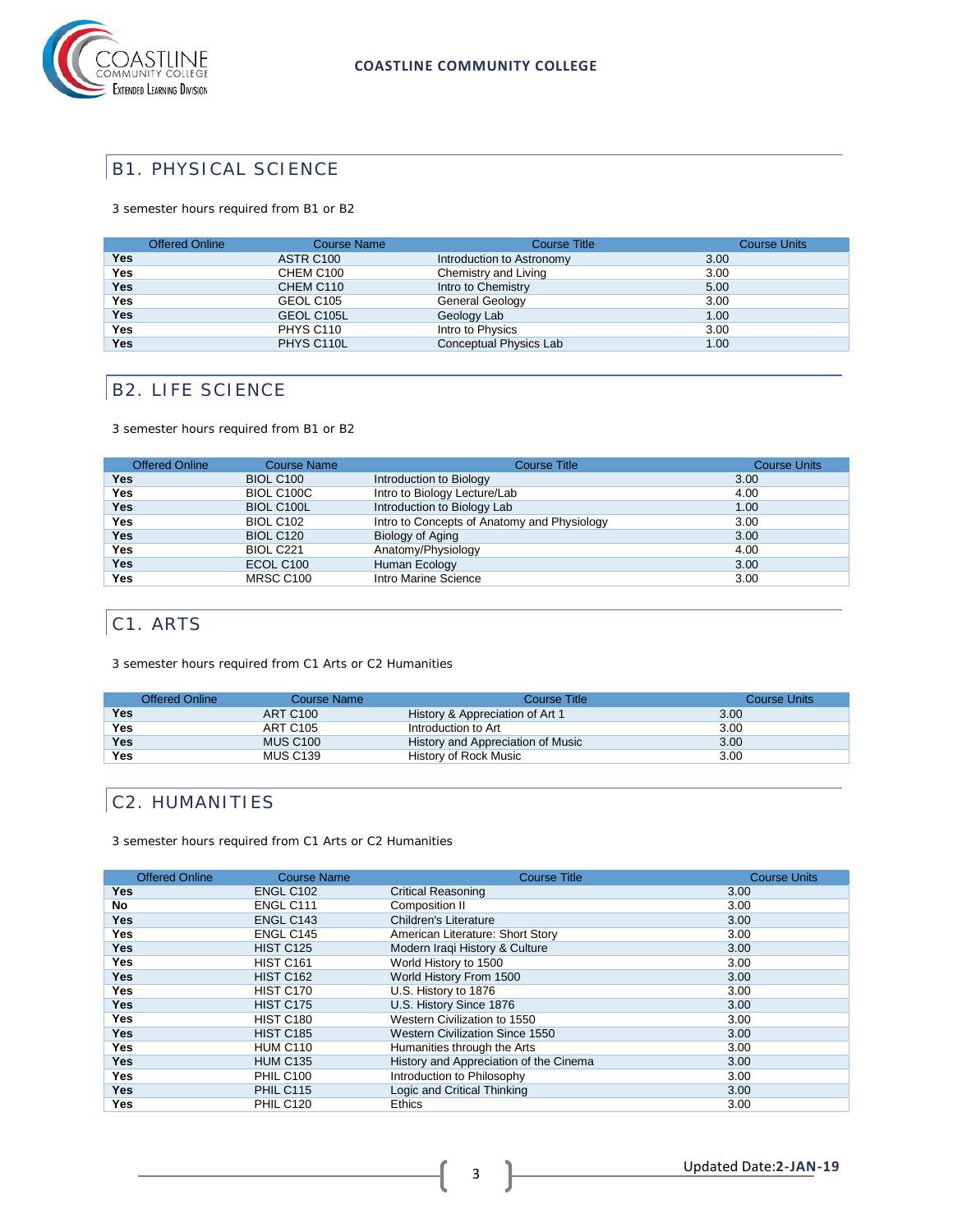

### **COASTLINE COMMUNITY COLLEGE**

| Offered Online | Course Name: | Course Title:   | Course Units |
|----------------|--------------|-----------------|--------------|
| <b>Yes</b>     | SPAN C180A   | Elem Spanish 1A | 2.50         |
| <b>Yes</b>     | SPAN C180B   | Elem Spanish 1B | 2.50         |

### D. SOCIAL SCIENCES

3 semester hours required

| <b>Offered Online</b> | <b>Course Name</b> | <b>Course Title</b>                 | <b>Course Units</b> |
|-----------------------|--------------------|-------------------------------------|---------------------|
| <b>Yes</b>            | ANTH C100          | Cultural Anthropology               | 3.00                |
| <b>Yes</b>            | ANTH C185          | Physical Anthropology               | 3.00                |
| <b>Yes</b>            | CMST C150          | <b>Intercultural Communication</b>  | 3.00                |
| <b>Yes</b>            | ECON C170          | Principles of Microeconomics        | 3.00                |
| <b>Yes</b>            | ECON C175          | Principles of Macroeconomics        | 3.00                |
| <b>Yes</b>            | <b>HIST C125</b>   | Modern Iraqi History & Culture      | 3.00                |
| <b>Yes</b>            | <b>HIST C161</b>   | World History to 1500               | 3.00                |
| <b>Yes</b>            | <b>HIST C162</b>   | World History From 1500             | 3.00                |
| <b>Yes</b>            | HIST C170          | U.S. History to 1876                | 3.00                |
| <b>Yes</b>            | <b>HIST C175</b>   | U.S. History Since 1876             | 3.00                |
| <b>Yes</b>            | HIST C180          | Western Civilization to 1550        | 3.00                |
| <b>Yes</b>            | MCOM C100          | Introduction to Mass Communication  | 3.00                |
| <b>Yes</b>            | <b>PSCI C180</b>   | American Government                 | 3.00                |
| Yes                   | <b>PSYC C100</b>   | Introduction to Psychology          | 3.00                |
| <b>Yes</b>            | <b>PSYC C116</b>   | Child Growth /Development           | 3.00                |
| <b>Yes</b>            | PSYC C118          | Life Span Development Psychology    | 3.00                |
| Yes                   | <b>PSYC C170</b>   | Psychology of Aging                 | 3.00                |
| <b>Yes</b>            | <b>PSYC C255</b>   | Abnormal Psychology                 | 3.00                |
| <b>Yes</b>            | <b>PSYC C280</b>   | Introduction to Research Methods    | 4.00                |
| <b>Yes</b>            | <b>SOC C100</b>    | Introduction to Sociology           | 3.00                |
| <b>Yes</b>            | <b>SOC C110</b>    | Introduction to Marriage and Family | 3.00                |
| Yes                   | <b>SOC C120</b>    | Introduction to Gerontology         | 3.00                |

# E. SELF-DEVELOPMENT

3 semester hours required

Satisfied by Military Basic Training

| <b>Offered Online</b> | <b>Course Name</b> | <b>Course Title</b>                            | <b>Course Units</b> |
|-----------------------|--------------------|------------------------------------------------|---------------------|
| <b>Yes</b>            | <b>BUS C120</b>    | Personal Financial Planning                    | 3.00                |
| Yes                   | <b>FN C170</b>     | <b>Food and Nutrition</b>                      | 3.00                |
| <b>No</b>             | <b>FN C175</b>     | Nutrition and Aging                            | 3.00                |
| No                    | GERO C120          | Prof Issues/Gerontology                        | 3.00                |
| <b>Yes</b>            | HLTH C100          | Health                                         | 3.00                |
| No                    | HLTH C175          | <b>Healthy Aging</b>                           | 3.00                |
| <b>No</b>             | <b>PE C189</b>     | Exercise Assessment and Program Implementation | 3.00                |
| Yes                   | <b>PE C190</b>     | Physiology of Exercise                         | 3.00                |
| <b>Yes</b>            | PSYC C116          | Child Growth /Development                      | 3.00                |
| Yes                   | PSYC C118          | Life Span Development Psychology               | 3.00                |
| <b>Yes</b>            | PSYC C170          | Psychology of Aging                            | 3.00                |

# GLOBAL MULTICULTURAL STUDIES

2.5 semester hours required

Course credit may apply towards Groups C, D or Free Electives.

| <b>Offered Online</b> | Course Name           | Course Title                            | Course Units |
|-----------------------|-----------------------|-----------------------------------------|--------------|
| Yes                   | ANTH C <sub>100</sub> | Cultural Anthropology                   | 3.00         |
| Yes                   | ART C100              | History & Appreciation of Art 1         | 3.00         |
| Yes                   | ART C <sub>105</sub>  | Introduction to Art                     | 3.00         |
| Yes                   | CJ C148               | Multi-Cultural Studies in Crim. Justice | 3.00         |